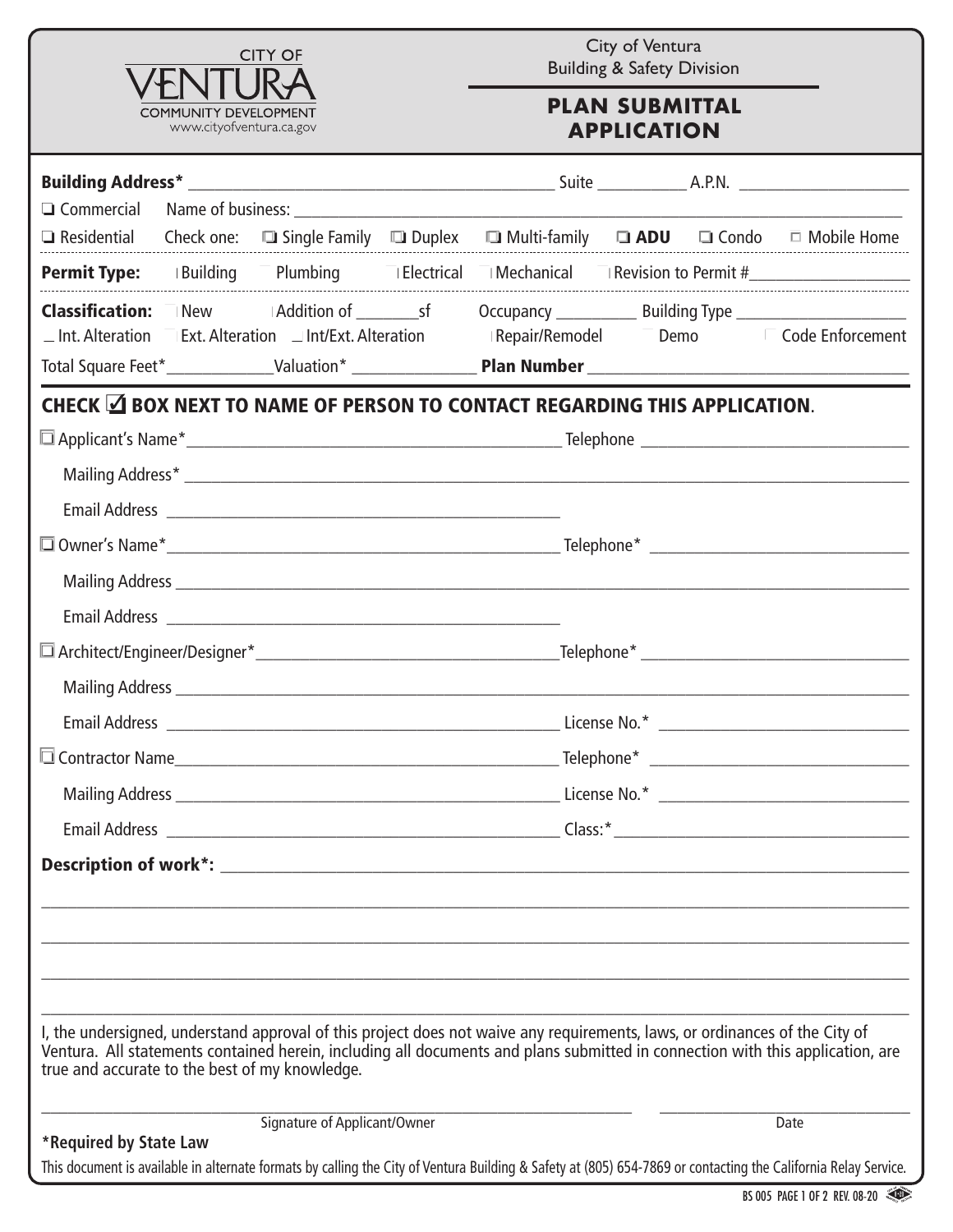#### **Count: Replaced, Relocated or New**

|                                                            | QTY |                                               | QTY |                                                    | QTY |                                           | QTY |
|------------------------------------------------------------|-----|-----------------------------------------------|-----|----------------------------------------------------|-----|-------------------------------------------|-----|
| <b>ELECTRICAL</b>                                          |     | Solar Photovoltaic Sys KW                     |     | Busways Length (in Feet)                           |     | Solar Photovoltaic Sys PLCK enter KW here |     |
| Auto/Truck Lifts                                           |     | Spa Only                                      |     | <b>Disconnect</b>                                  |     | Svc of 240V 400 to 800 amp                |     |
| # of Idle Meters inspections                               |     | Temp Power Pole                               |     | Elevator Equip per hoistway/<br>shaft all voltages |     | Svc of 480V and 400-800 amp               |     |
| <b>Misc Electrical Hours</b>                               |     | <b>Temp Power Volts</b>                       |     | Escalator Equip per unit all voltages              |     | Svc of 480V or $<$ & 1000apm or more      |     |
| Motor size (HP120V)                                        |     | Temp Svc up to 200 amp & up to 240V           |     | # of generators installations (in KW)              |     | Subpanel size (AMPS)@208/240V             |     |
| Motor size (HP208/240V)                                    |     | Temp Svc over 200 amp up to 240V              |     | Hydrogen Fuel Cell System KW                       |     | Subpanel size (AMPS)@480V                 |     |
| Motor size (HP480V)                                        |     | Temp Svc up to 200 amp @ 480V                 |     | Kilns (Electric) KW                                |     | Enter kilowatts of system                 |     |
| Outlets, switches, fixtures,<br>(per 1000 sf any occ.)     |     | Temp Svc over 200 amp @ 480V                  |     | Fuel Disp wiring/seal/signal (each)                |     | Walk-in Cooler/Freezer all voltages       |     |
| Total # of outlets, switches,<br>fixtures (not sq.footage) |     | Temp Svc up to 30 amp all voltages            |     | Lighting Control Sys Panel                         |     | Enter kilowatts of system                 |     |
| Svc of 240V 100 to 200 amp                                 |     | Temp Svc 30 to 50 amp all voltages            |     | <b>Motor Controller</b>                            |     | Enter # of transformers up to 25KVA       |     |
| Svc of 240V over 1000 amp                                  |     | Welder Receptacle over 50<br>amp all voltages |     | Paint Spray Booth Elect/Mech                       |     | Enter # of transformers up to 75KVA       |     |
| Svc of 480 V and 200 amp                                   |     |                                               |     | Parking area light standard                        |     | Enter # of transformers up to 300KVA      |     |
| or less                                                    |     |                                               |     | Swimming Pool including Spa                        |     | Enter # of transformers > 300KVA          |     |
|                                                            |     |                                               |     | Powder Coating booths Elect./Mech                  |     |                                           |     |

|                                                       | QTY |                               | <b>QTY</b> |                                 | QTY |                                  | QTY |
|-------------------------------------------------------|-----|-------------------------------|------------|---------------------------------|-----|----------------------------------|-----|
| <b>MECHANICAL</b>                                     |     | <b>Environmental Air Vent</b> |            | Com Air Exchanger               |     | Fire Damper                      |     |
| Cooling & or heating units <6tons                     |     | Heater<101K BTU               |            | Air Handling units $=$ <10K CFM |     | Incinerator                      |     |
| Cooling & or heating units 6 to 15 tons               |     | Heater101-500K BTU            |            | Air Handling units >10K CFM     |     | Fireplace (Pre-Fabricated)       |     |
| Cooling & or heating units 16 to 30tons               |     | Heater501-1M BTU              |            | <b>Boiler</b>                   |     | Refrigerator/Compressor<4HP      |     |
| Cooling & or heating units 31 to 50 tons              |     | Heater>1M BTU                 |            | <b>Com Chiller Unit</b>         |     | Refrigerator/Compressor 4-15HP   |     |
| Cooling & or heating units > 50tons                   |     | Misc Mech                     |            | <b>Com Cooling Tower</b>        |     | Refrigerator/Compressor 16-30HP  |     |
| Non Residential Area served by air ducts (per 1000sf) |     | <b>Swamp Cooler</b>           |            | Com Hood Sys Type 1 or 2        |     | Refrigerator/Compressor 31-50HP  |     |
|                                                       |     |                               |            | Com Oven Elect BTUH             |     | Refrigerator/Compressor > 50HP   |     |
|                                                       |     |                               |            | <b>Com Oven Gas BTUH</b>        |     | Variable Air Volume Control Unit |     |
|                                                       |     |                               |            | <b>Decorative Appliance</b>     |     |                                  |     |

|                                     | QTY |                                              | QTY |                                  | QTY |                                                 | QTY |
|-------------------------------------|-----|----------------------------------------------|-----|----------------------------------|-----|-------------------------------------------------|-----|
| <b>PLUMBING</b>                     |     | <b>Medical Gas Piping</b>                    |     | Com Dishwasher                   |     | Swimming Pool Piping                            |     |
| Backflow devices $<$ 2" diameter    |     | <b>Misc Plumbing</b>                         |     | Com Sink                         |     | <b>Com Prep Sink</b>                            |     |
| Backflow devices $> 2$ " or greater |     | Count of Replaced Fixtures (not new)         |     | Com Dishwasher                   |     | Rainwater Sys - Residential                     |     |
| Bathtub                             |     | Res Kitch Sink/Disposal                      |     | Grease Trap                      |     | Roof Drain System                               |     |
| Bidet                               |     | Res Washer                                   |     | In-Ground Pool/Spa Piping        |     | Private Sewage Disposal (Septic/ Gray Water)    |     |
| <b>Bld Drain/Sewer</b>              |     | Shower/pan                                   |     | Grease Interceptor - Gravity     |     | Solar Water Heater                              |     |
| Dishwasher                          |     | <b>Toilet</b>                                |     | Grease Interceptor Hydro-Mech    |     | Spa Piping (not including pool)                 |     |
| Floor Sink or Drain                 |     | Urinal                                       |     | <b>Medical Vacuum Piping</b>     |     | <b>Storm Drain Fixture</b>                      |     |
| Gas Piping System (outlets)         |     | Water Heater (new, replacement, reset)       |     | Pneumatic System - Fire Code     |     | Storm Drain - Non Residential (per lineal foot) |     |
| Hose Bib                            |     | Water Piping (repair-repipe-shell)           |     | Pneumatic System - Plumbing Code |     |                                                 |     |
| <b>Irrigation System</b>            |     | Private water service line (per lineal foot) |     |                                  |     |                                                 |     |
| Laundry Sink                        |     | Water Softener                               |     |                                  |     |                                                 |     |
| Lavatory                            |     |                                              |     |                                  |     |                                                 |     |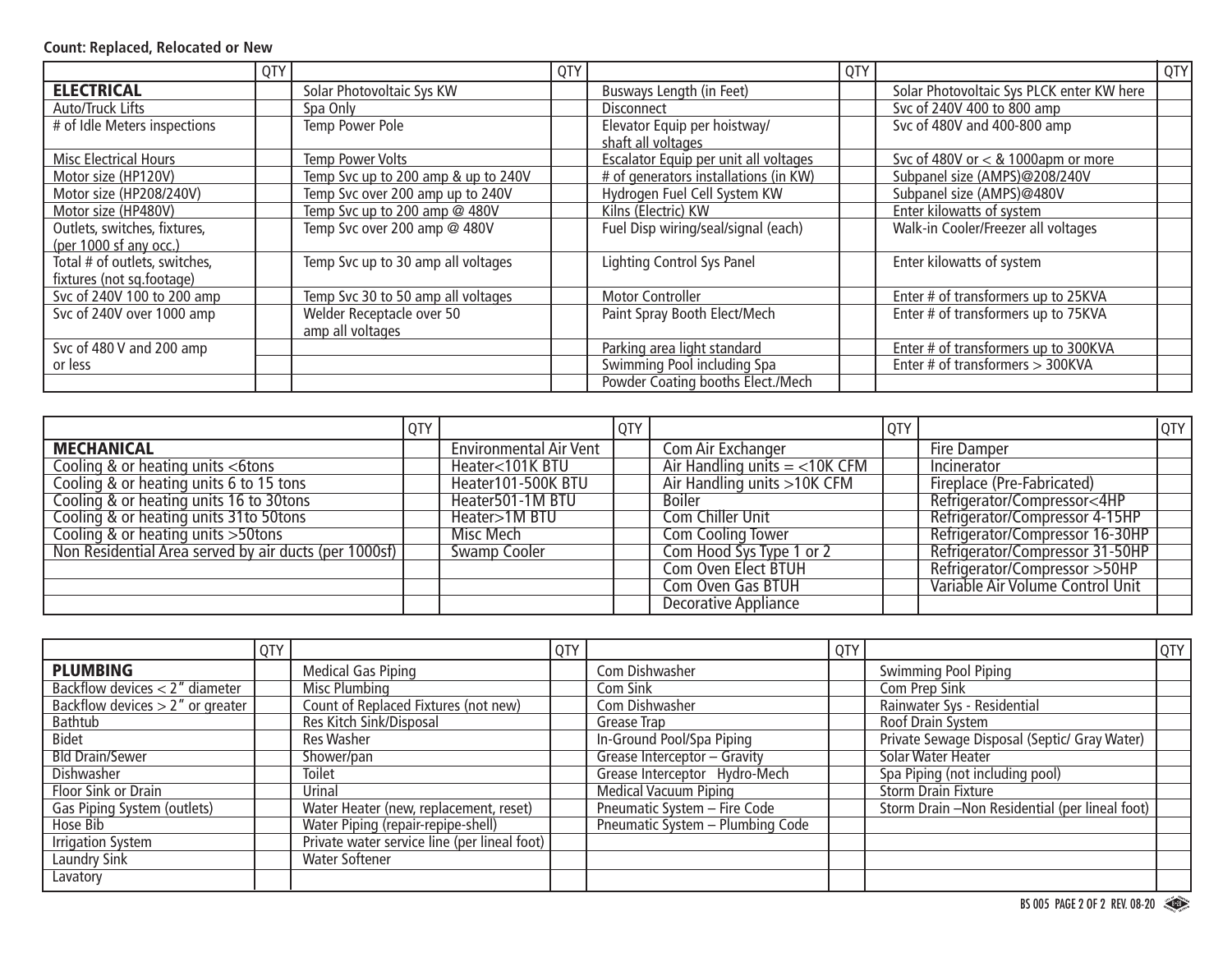[Visit the City's Website for City Forms, Handouts and Fees \(click here\)](https://www.cityofventura.ca.gov/1863/Permits-Forms-and-Documents)



**Project Street Address: Plan Check #: Plan Check #: Permit #: Permit #: Permit #: Permit #: Permit #: Permit #: Permit #: Permit #: Permit #: Permit #: Permit #: Permit #: Permit #: Permit** 

### General Acknowledgements: MUST BE COMPLETED

**By signing below, the following declarations are made and acknowledged below as applicable to either a licensed contractor** OR **owner of the real property referenced above:**

- I certify that I have read this application and state that the above information is correct.
- I agree to comply with all City ordinances and state laws relating to building construction, and authorize representatives of this City to enter upon the above-mentioned property for inspection purposes.
- The building will not need to comply with HSC Sec. 25505, 25533, and 25534 (Hazardous Materials)
- This project is not funded by a construction-lending agency.

#### **Owner/Builder:**

- I have attached a copy of the [Owner/Builder Acknowledgement and Verification Form \(click here\)](https://www.cityofventura.ca.gov/DocumentCenter/View/21602/Owner-Builder-Acknowledgement) and a copy of my drivers license with the form or the form is notarized.
- In the performance of the work for which this permit is issued, I shall not employ any person in any manner so as to become subject to the workers' compensation laws of California, and agree that if I should become subject to the workers' compensation provision of Section 3700 of the Labor Code, I shall forthwith comply with those provisions.

**Contractor: Check ONE box only:** I hereby affirm under penalty of perjury one of the following declarations:

q **(Self Insured)** I have and will maintain a certificate of consent to **self-insure** for workers' compensation, as provided for by Section 3700 of the Labor Code, for the performance of the work for which this permit is issued.

q **(Workers Comp)** I have and will maintain **workers' compensation** insurance, as required by section 3700 of the Labor Code, for the performance of the work for which this permit is issued.

**(Exempt)** I certify that in the performance of the work for which this permit is issued, I **shall not employ any person** in any manner so as to become subject to the workers' compensation laws of California, and agree that if I should become subject to the workers' compensation provision of Section 3700 of the Labor Code, I shall forthwith comply with those provisions.

If you are the agent for the licensed Contractor, please provide a letter of authorization on Contractor Company letterhead, naming you as an authorized agent to obtain permits on behalf of the contractor. **Must be signed.**

X Signature: \_\_\_\_\_\_\_\_\_\_\_\_\_\_\_\_\_\_\_\_\_\_\_\_\_\_\_\_\_\_\_\_\_\_\_\_\_\_\_\_\_\_\_\_\_\_ Date: \_\_\_\_\_\_\_\_\_\_\_\_\_\_\_\_\_\_\_\_\_\_\_\_

Print Name: **Example 1** 

q Property Owner - [Provide Owner Builder Acknowledgement City Form \(click here\)](https://www.cityofventura.ca.gov/DocumentCenter/View/21602/Owner-Builder-Acknowledgement) **AND** a copy of **Driver's License**

Property Owner Agent - Provide Agent Authorization Form (click here)

**Contractor** (Provide Letter of Authorization on Contractor Company Letterhead if you are not an owner of the company.)

Contractor License #:

Business License #:  $\qquad \qquad \qquad \qquad \qquad$  [City Business License New or Renewal \(click here\)](https://www.cityofventura.ca.gov/1552/Business-License)